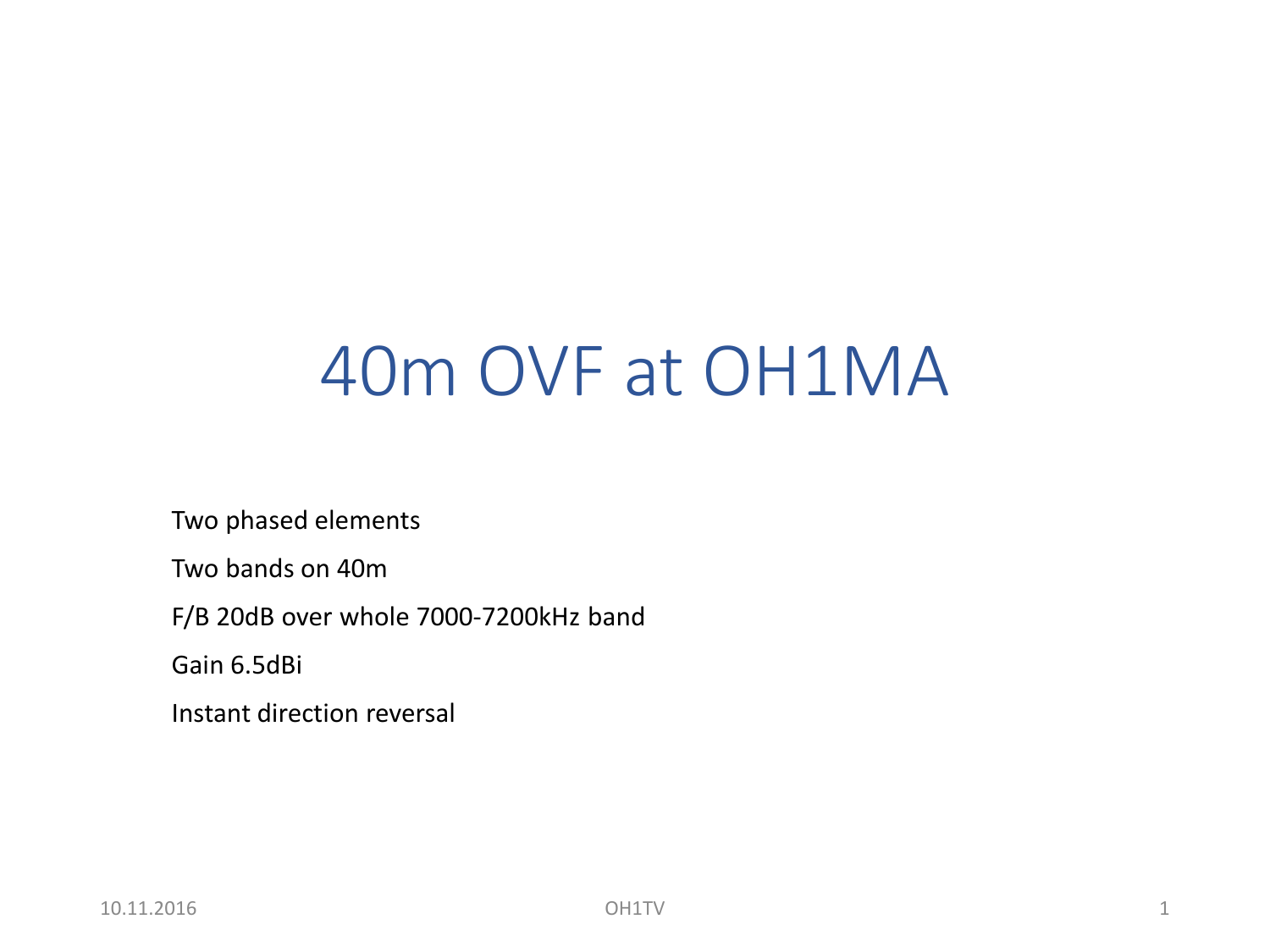### 2-el phased array for 40m at OH1MA

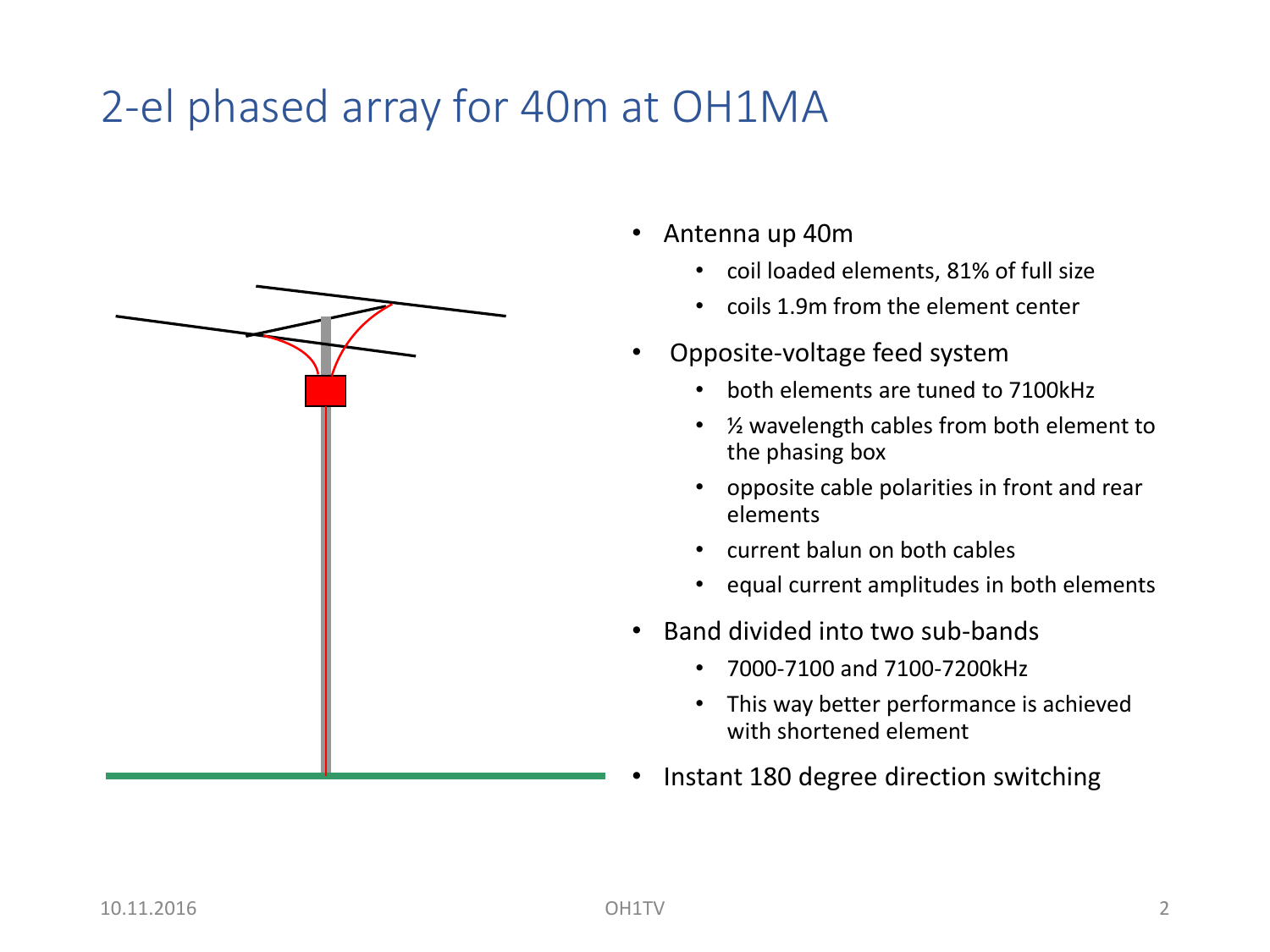### What is Opposite Voltage Feed?

OVF is a method to feed 2-element antennas. It makes possible to adjust current amplitudes and phases so that good radiation pattern can be achieved. The main advantage is insensitivity of radiation pattern to frequency change. The concept is that equal amplitude but opposite phase voltages are brought to the element feedpoints. By selecting proper detuning of the elements and taking into account their mutual impedance, it is possible to reach equal currents and wanted phase difference of the currents. When frequency is changed, both current phases move to the same direction and their difference remains almost constant, making the radiation pattern wideband.

Opposite phase normally is generated with half wavelength cable. It can be achieved also with cable polarity inversion and two cables, each half wavelength long. This method is used in this case.

An approximation of phase reversal can be made using very short equal length cables and cable polarity inversion. This method is not perfectly accurate but in most cases adequate. Short cable method is not used in this case.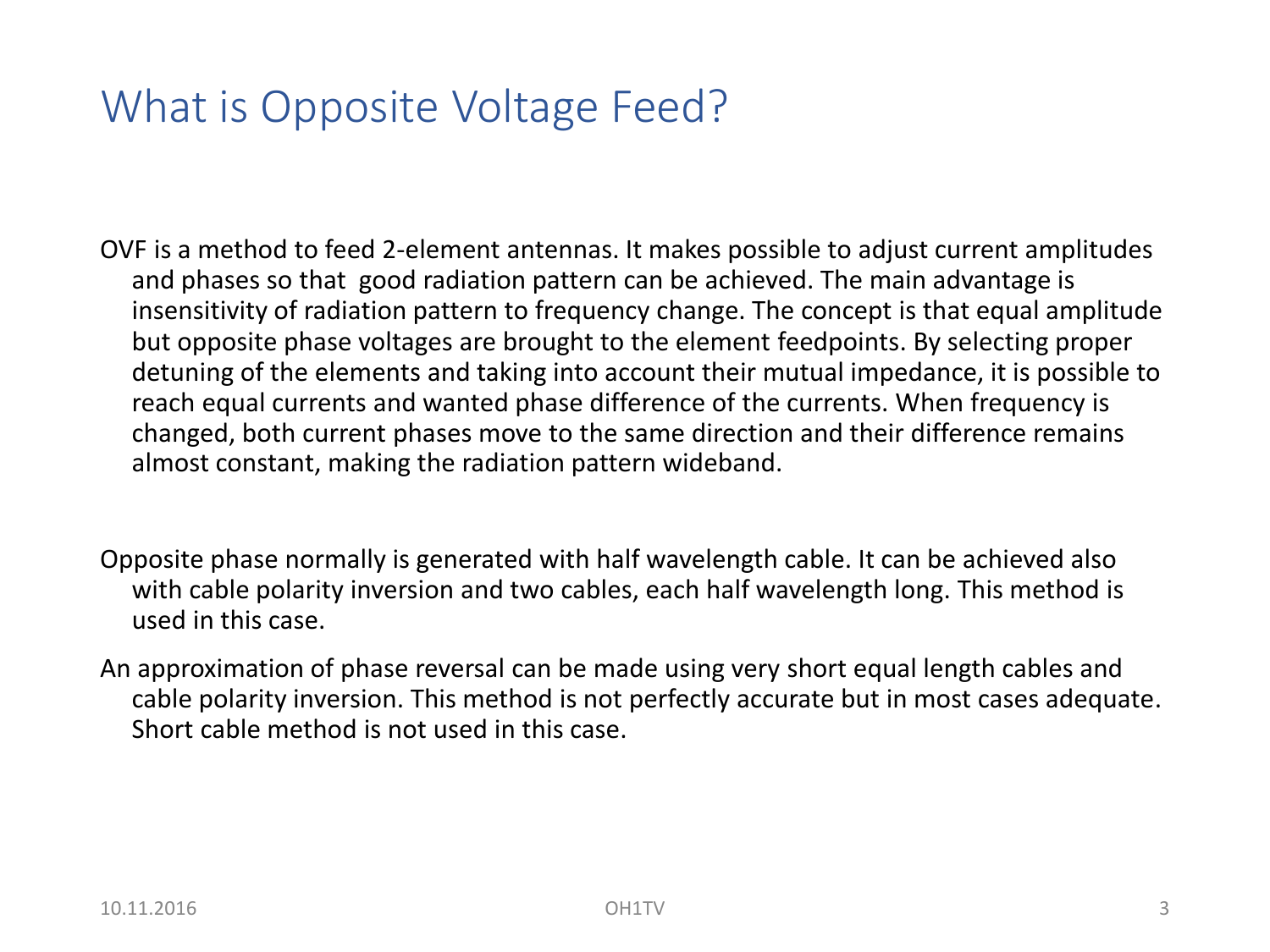## Modeled performance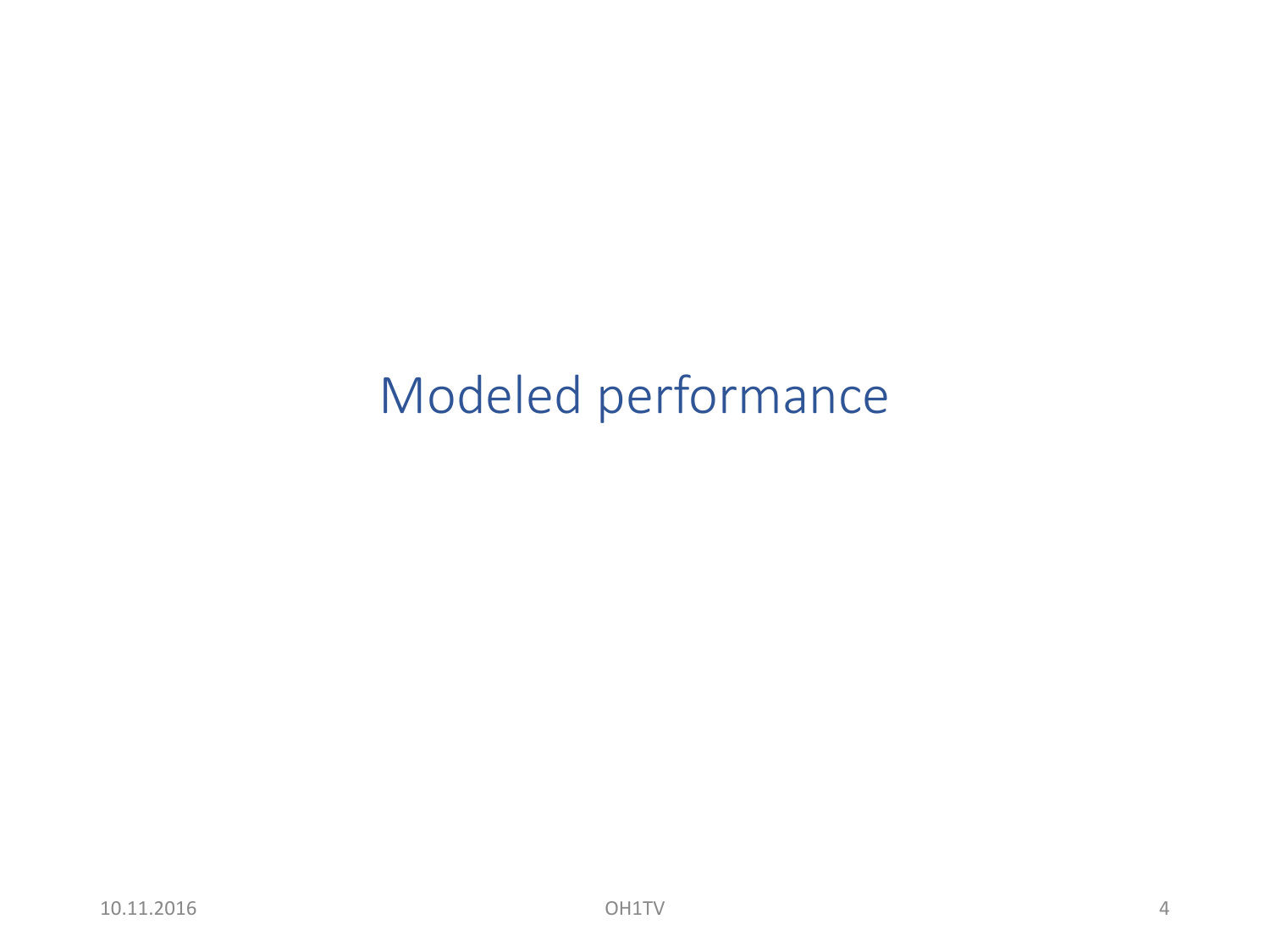### 7000-7100kHz, band center



7.06 MHz

| $15.0$ deg.                         |  |  |
|-------------------------------------|--|--|
| 11.74 dBi                           |  |  |
| $0.0$ dBmax                         |  |  |
|                                     |  |  |
| 11.74 dBi @ Elev Angle = 15.0 deg.  |  |  |
| 15.4 deg.; -3dB @ 7.2, 22.6 deg.    |  |  |
| $9.48$ dBi @ Elev Angle = 49.0 deg. |  |  |
|                                     |  |  |
|                                     |  |  |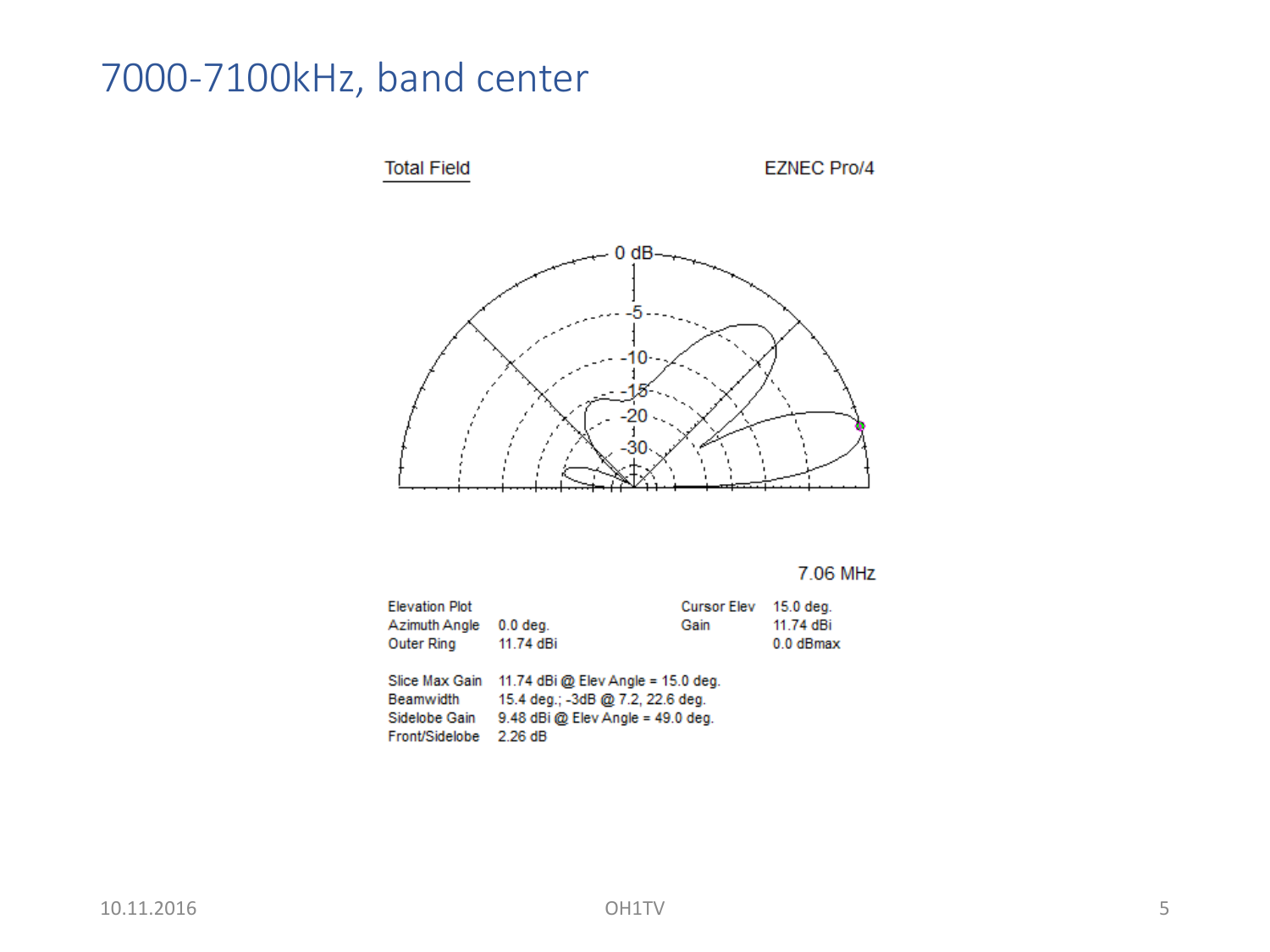#### 7000-7100kHz, band center

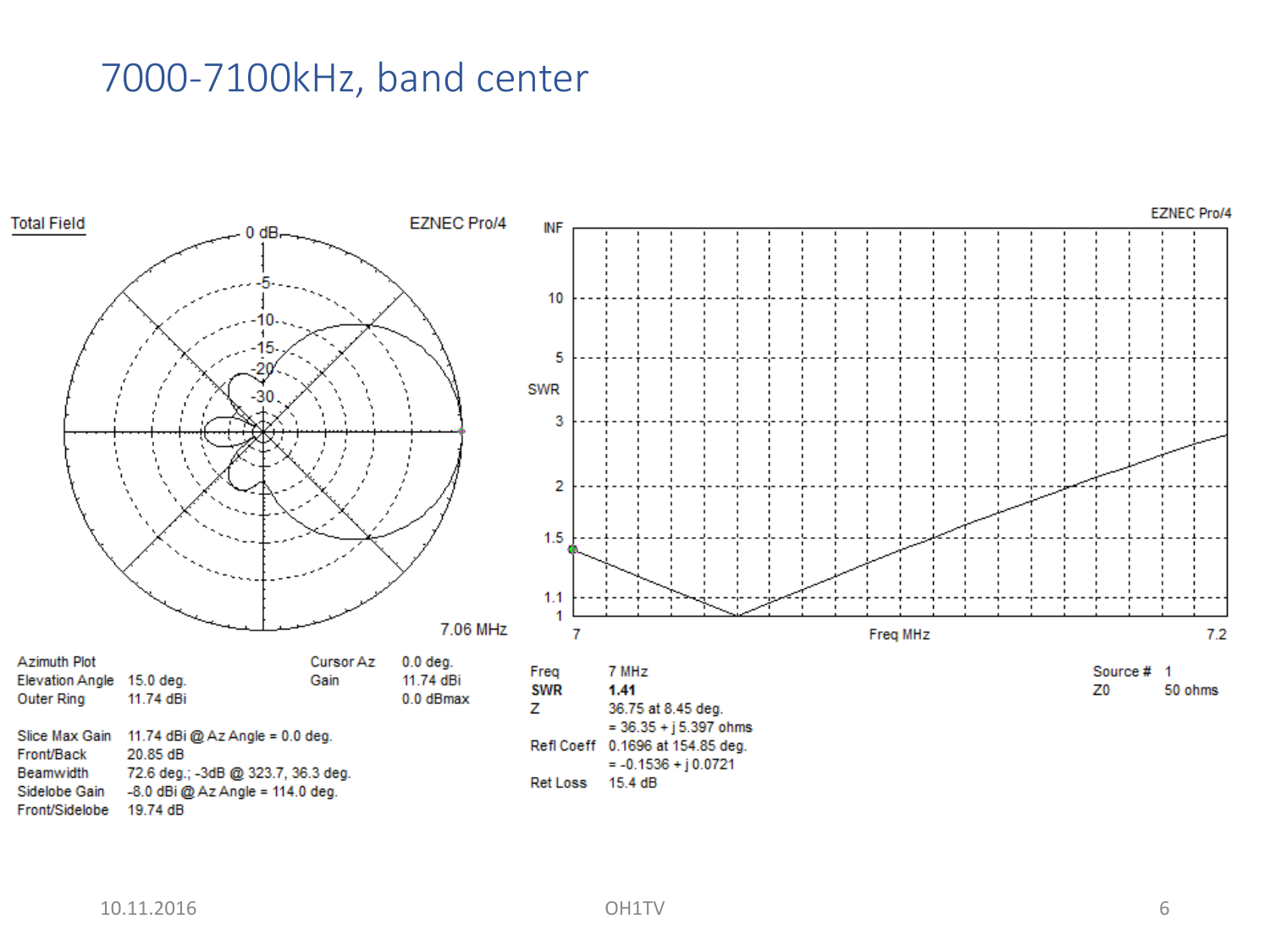#### 7000-7100kHz, band ends



| <b>Beamwidth</b> | 72.8 deg.; -3dB @ 323.6, 36.  |
|------------------|-------------------------------|
| Sidelobe Gain    | $-7.8$ dBi @ Az Angle = 115.0 |
| Front/Sidelobe   | 19.49 dB                      |



| Slice Max Gain | 11.77 $dBi$ @ Az Angle = 0.0 deg.   |
|----------------|-------------------------------------|
| Front/Back     | 19.4 dB                             |
| Beamwidth      | 72.6 deg.; -3dB @ 323.7, 36.3 deg.  |
| Sidelobe Gain  | $-7.63$ dBi @ Az Angle = 180.0 deg. |
| Front/Sidelobe | 19.4 dB                             |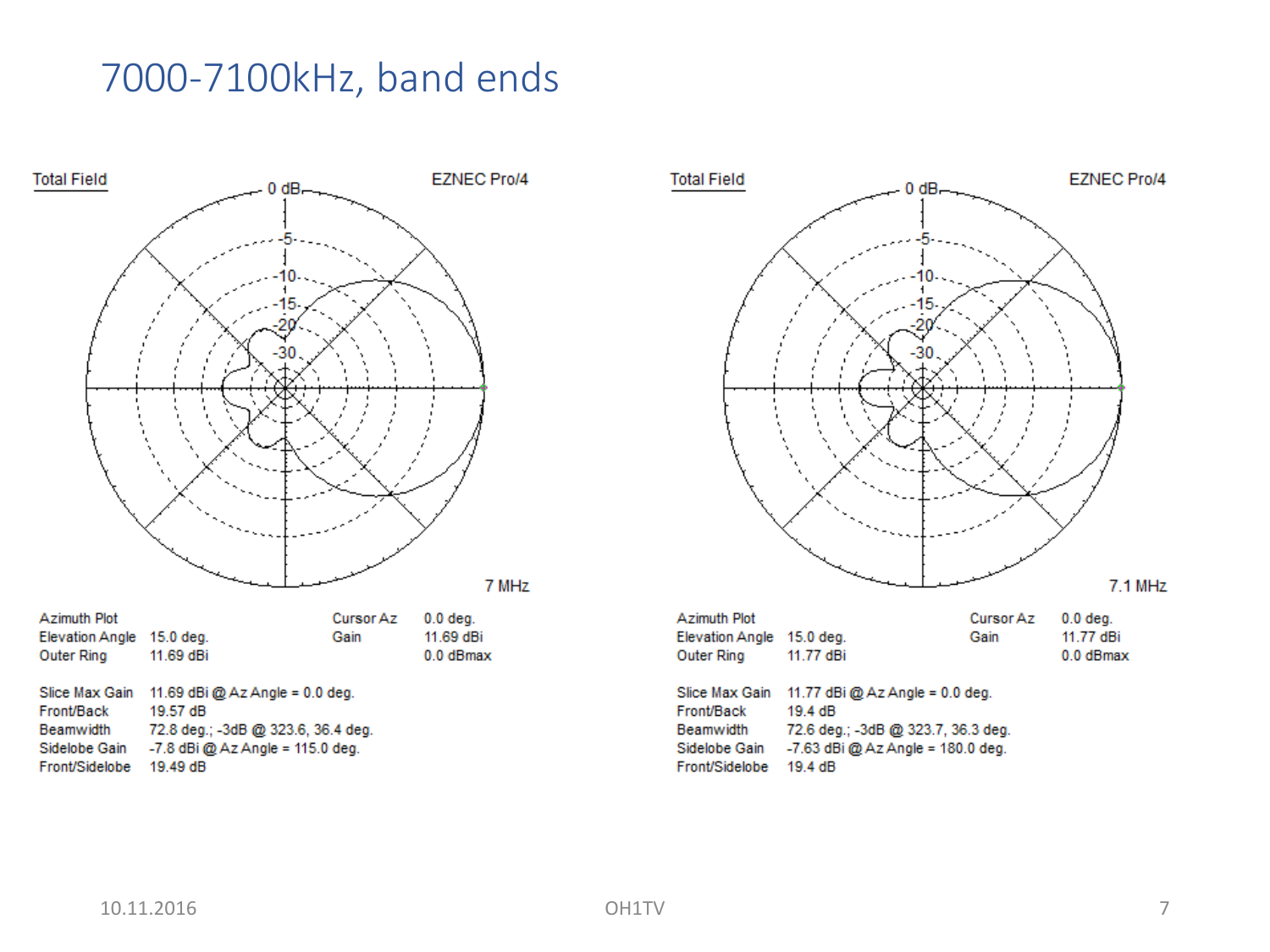### 7100-7200kHz, band center



7.16 MHz

| <b>Elevation Plot</b> |                                      | <b>Cursor Elev</b> | 14.0 deg.   |
|-----------------------|--------------------------------------|--------------------|-------------|
| Azimuth Angle         | $0.0$ deg.                           | Gain               | 11.79 dBi   |
| <b>Outer Ring</b>     | 11.79 dBi                            |                    | $0.0$ dBmax |
|                       |                                      |                    |             |
| Slice Max Gain        | 11.79 dBi @ Elev Angle = 14.0 deg.   |                    |             |
| <b>Beamwidth</b>      | 15.2 deg.; -3dB @ 7.1, 22.3 deg.     |                    |             |
| Sidelobe Gain         | $9.6$ dBi $@$ Elev Angle = 49.0 deg. |                    |             |
| Front/Sidelobe        | 2.19dB                               |                    |             |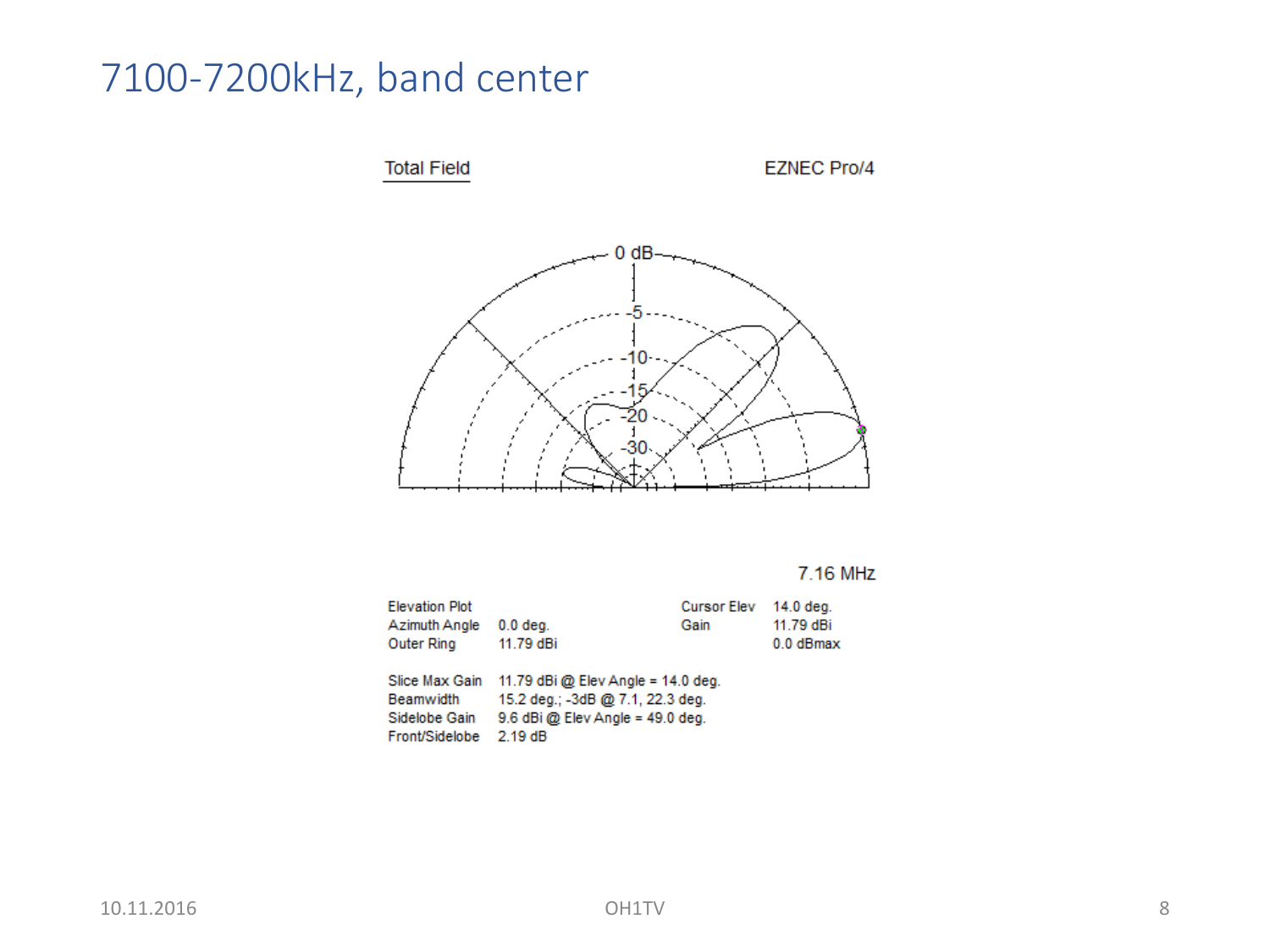#### 7100-7200kHz, band center

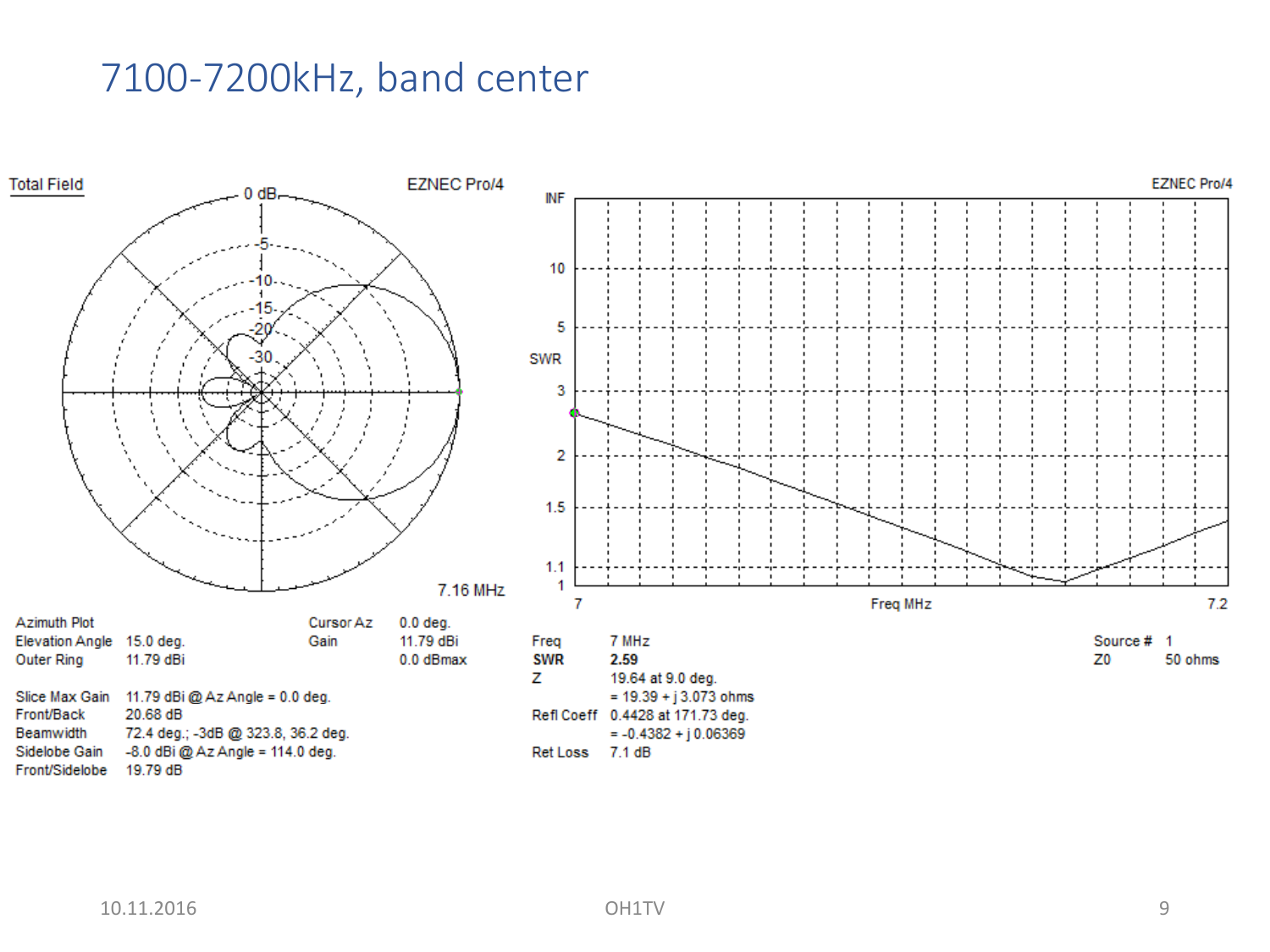#### 7100-7200kHz, band ends



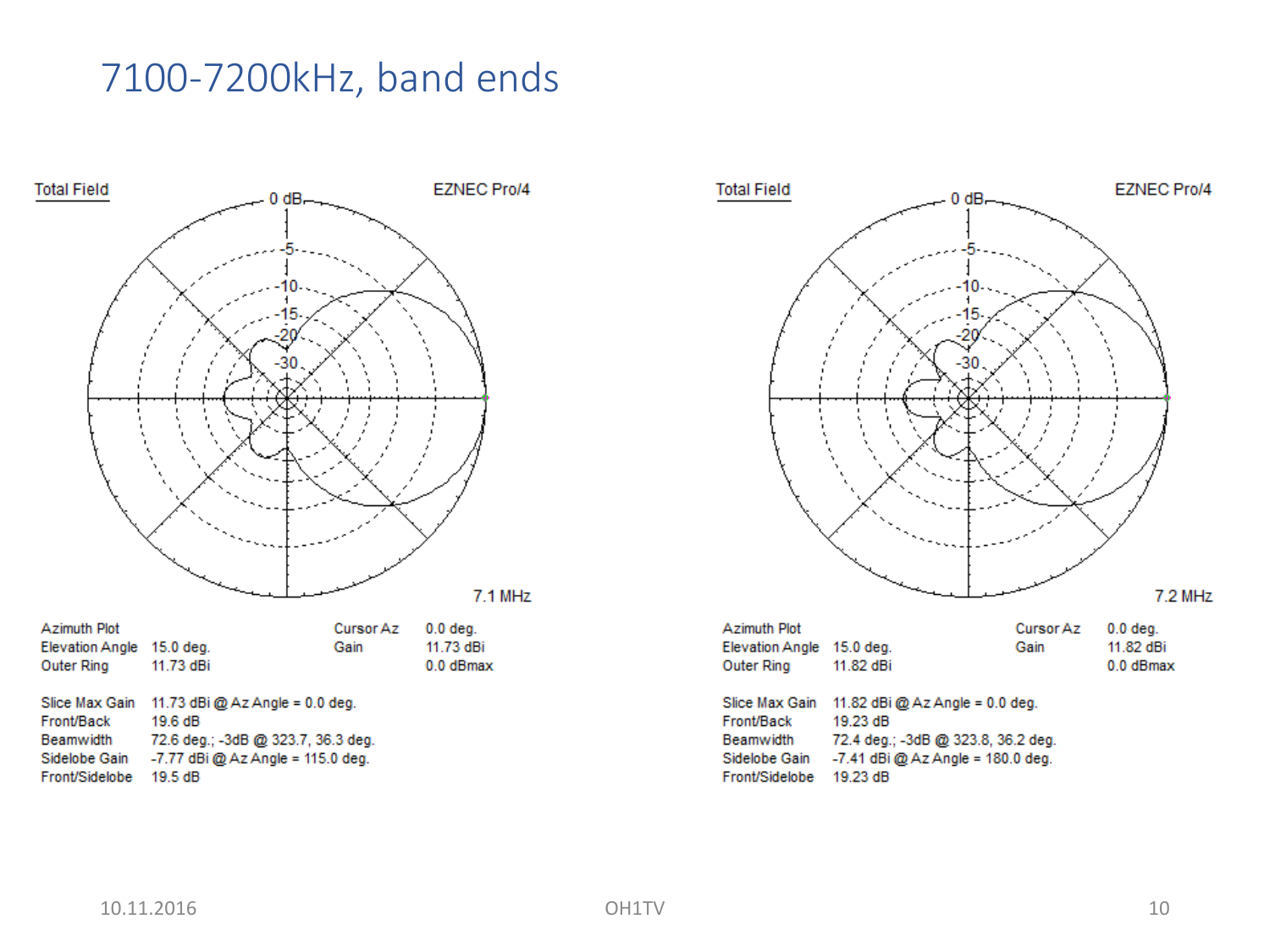### Structure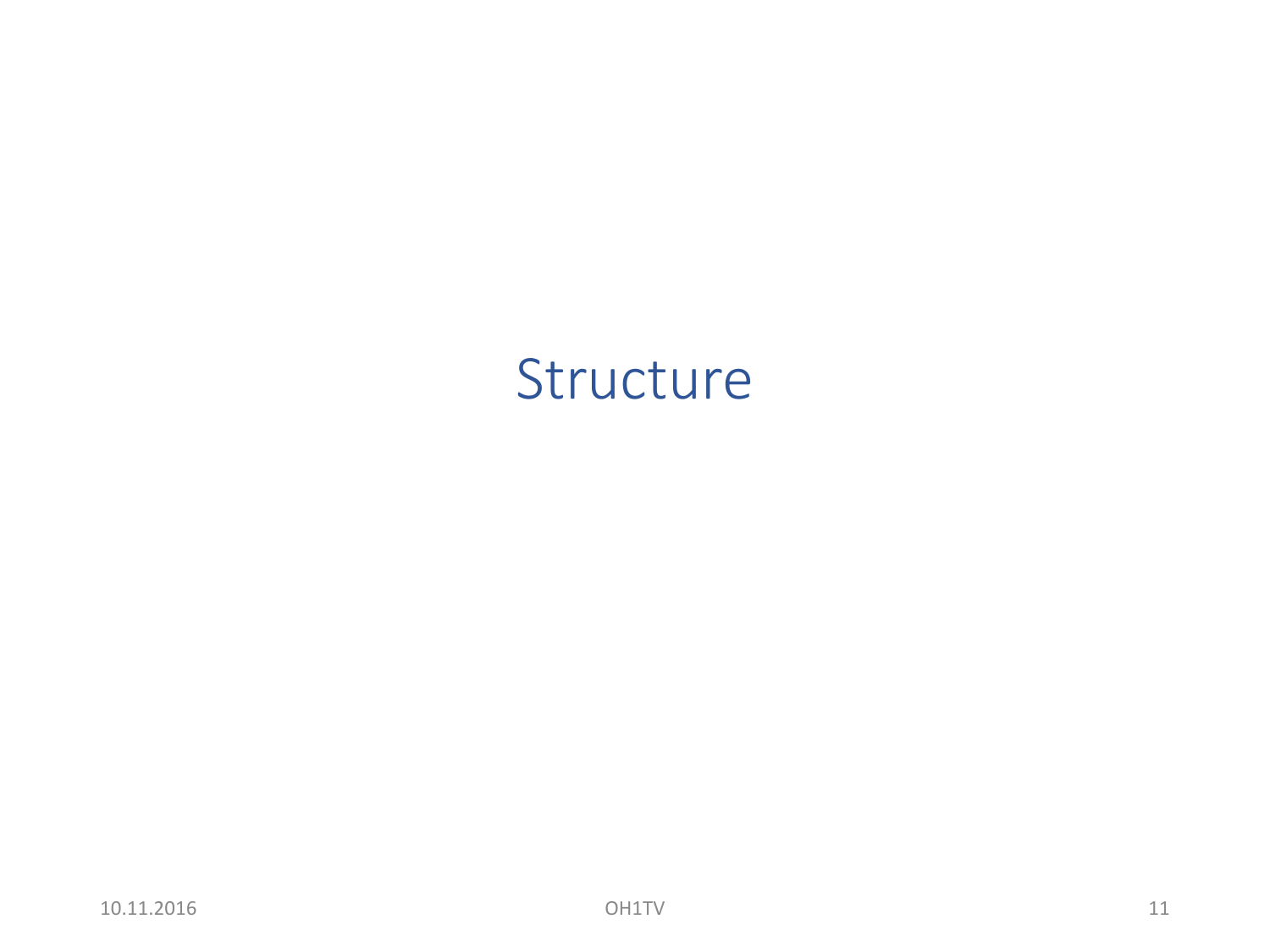### L-match and phasing for 7000-7100kHz-band

40m OVF array at OH1MA Antenna height 40m, shortened elements 17.27m long (81%) Elements tuned to 7100kHz Electrical length of feed cables is 21.1m Element spacing 6.5m Center frequency 7060kHz Phasing box for band 7000-7100kHz



21.9.2016 OH<sub>1</sub>TV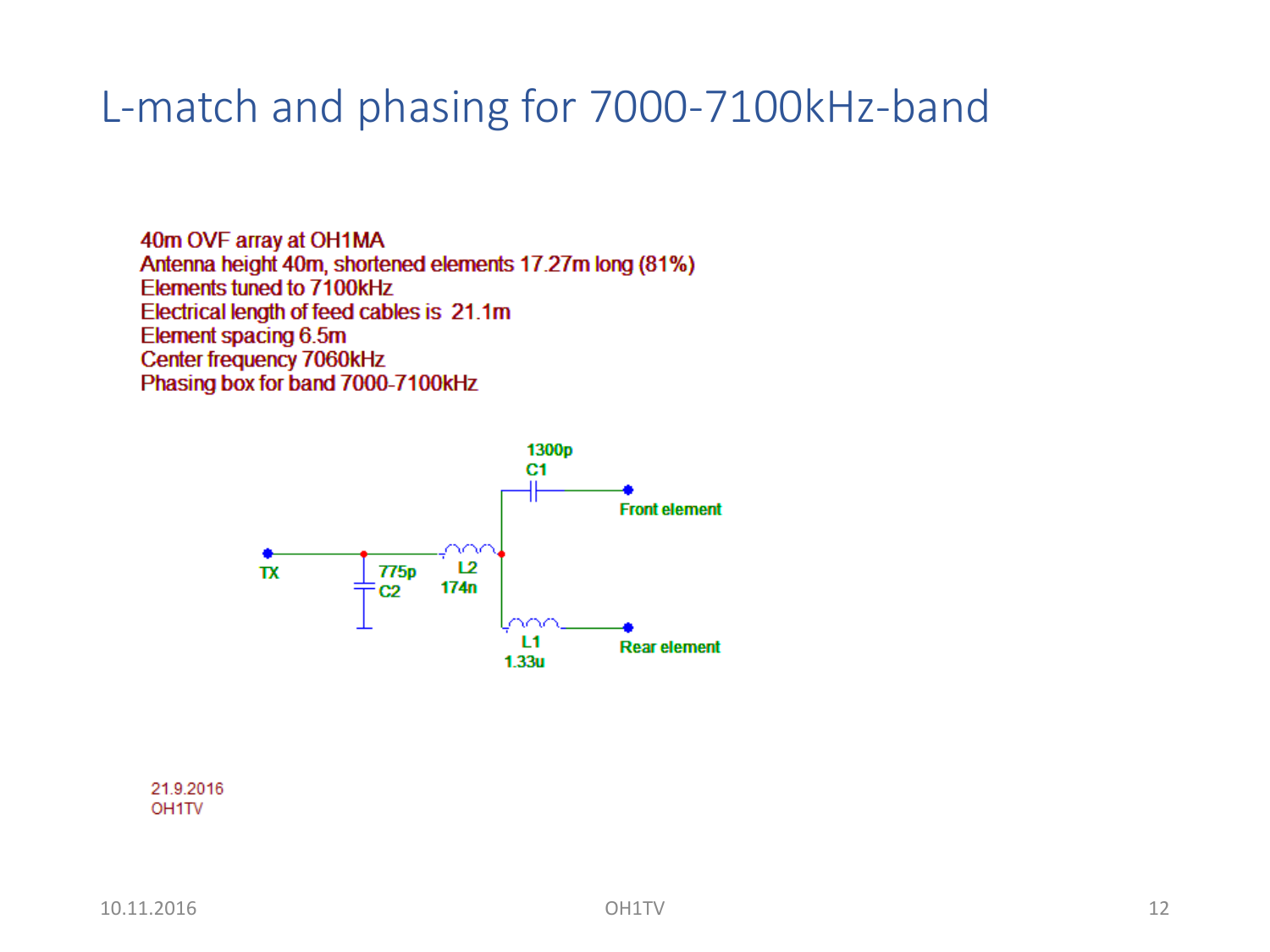### L-match and phasing for 7100-7200kHz-band

40m OVF array at OH1MA Antenna height 40m, shortened elements 17.27m long (81%) Elements tuned to 7100kHz Electrical length of feed cables is 21.1m Element spacing 6.5m Center frequency 7160kHz Phasing box for band 7100-7200kHz



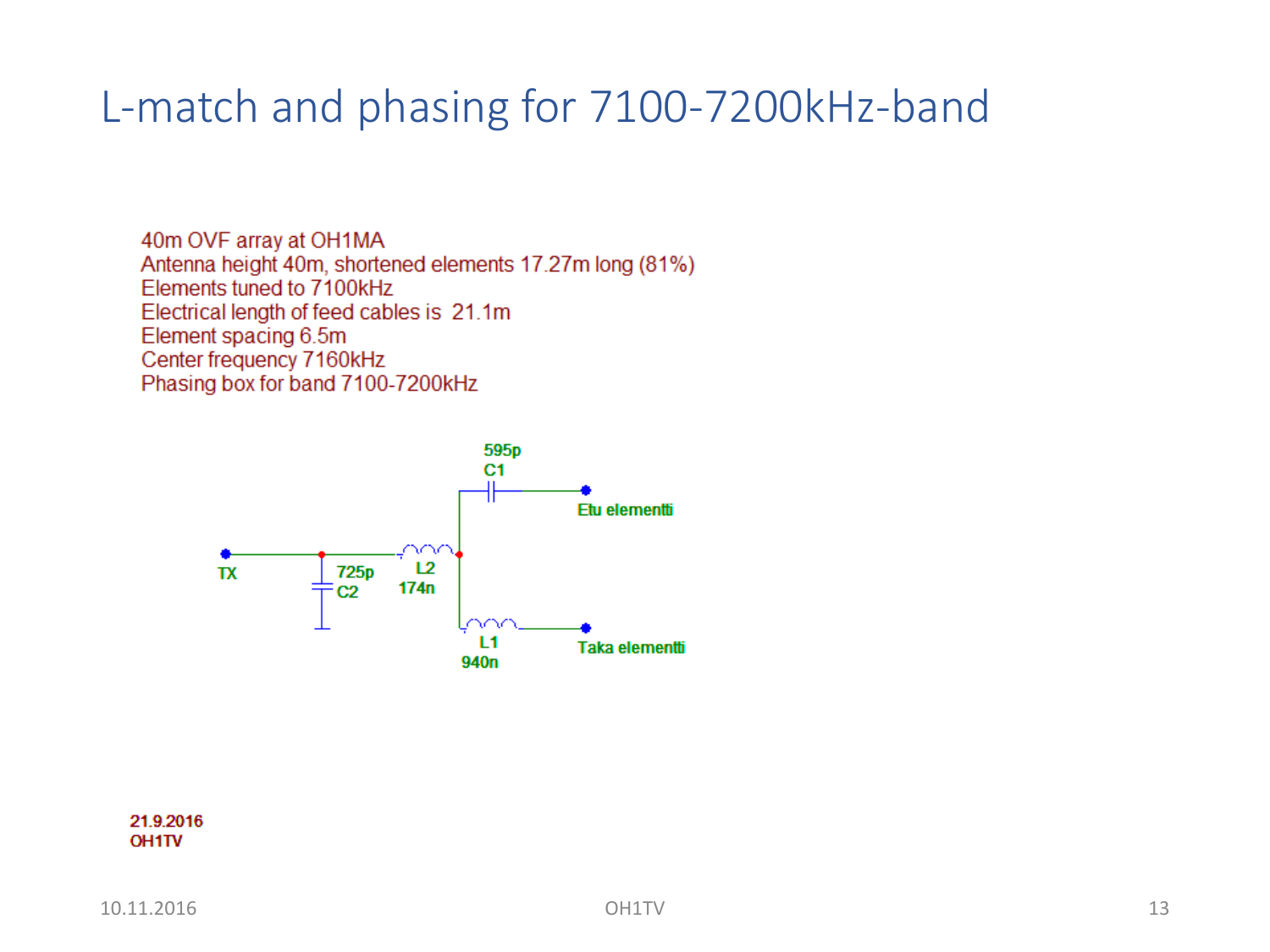#### Phasing box for 2el 40m OVF array at OH1MA

**Front element** 



#### 21.9.2016 **OH1TV**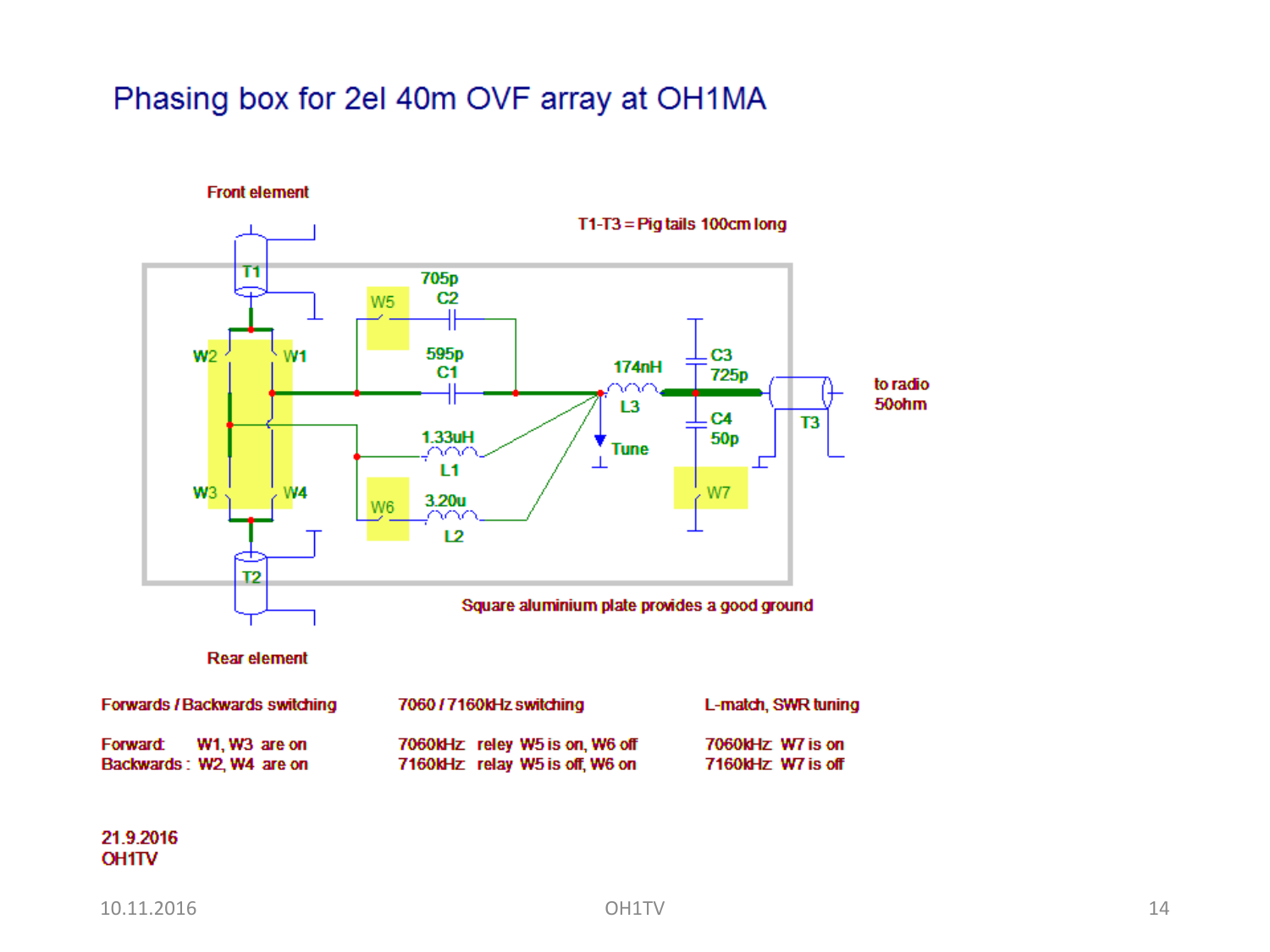### How it was aligned

- Both elements were tuned to 7100kHz +/- 5kHz
	- Measurements were made at 40m, which is the installation height
	- Abt 40m long measurement cable was eliminated with calibration
	- Impedance at element terminals was measured: zero reactance on 7100kHz
- All components for the phasing box were measured before installation
	- Capacitors and coils were selected based on measurements on 7100kHz
	- Also inductance of relays and wiring were measured on 7100kHz
- Lay-out of wiring is critical as we play with small inductances
	- All stray inductances from wiring were taken into account
- Final alignment was based on serial reactance in each leg when the summing point **Tune** was grounded (left end of L3).
	- The target values were from Eznec model
- After this lab alignment no in-situ tuning was made. The box was just connected and the system was ready to go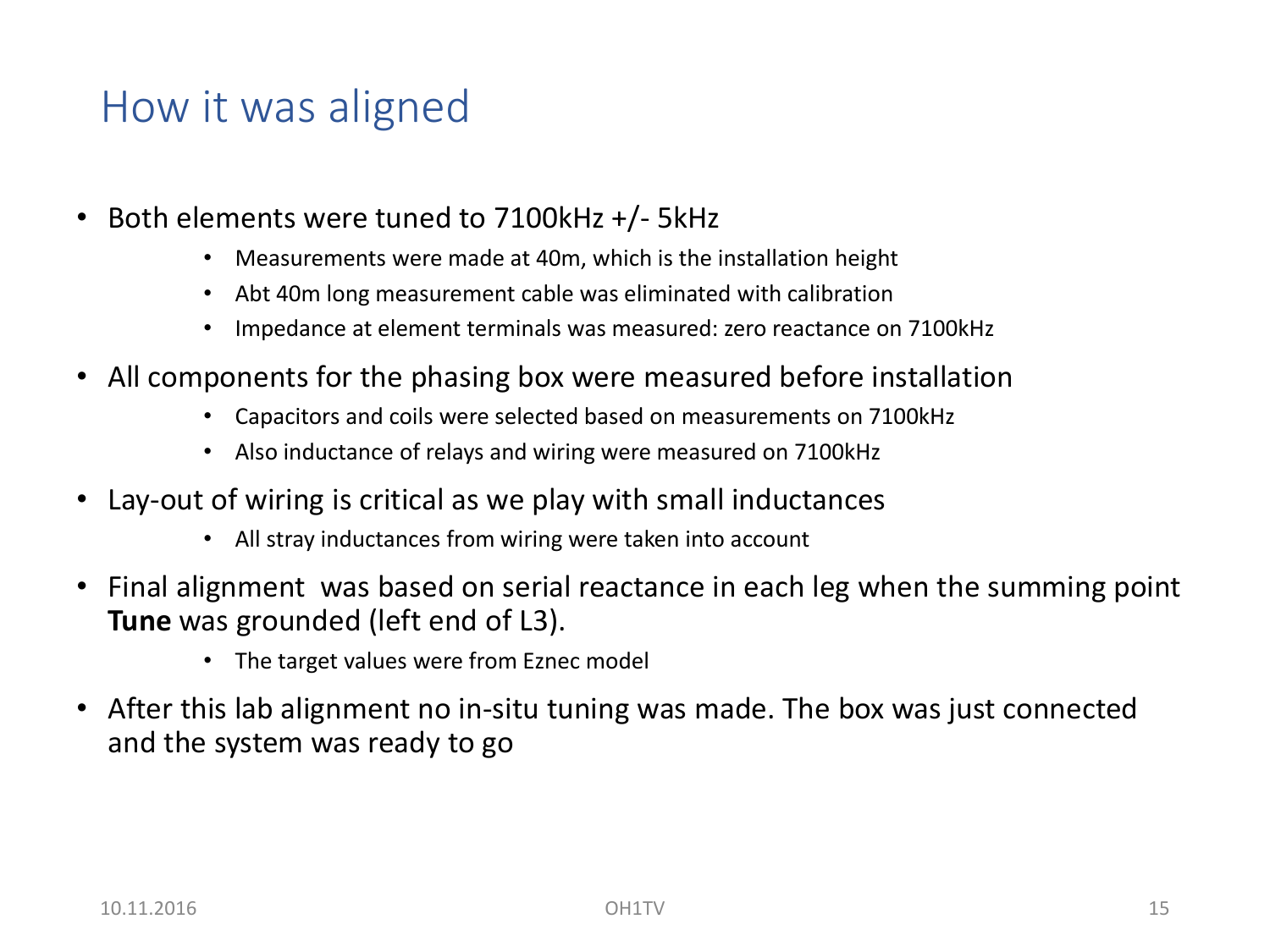### Going up in September 2016